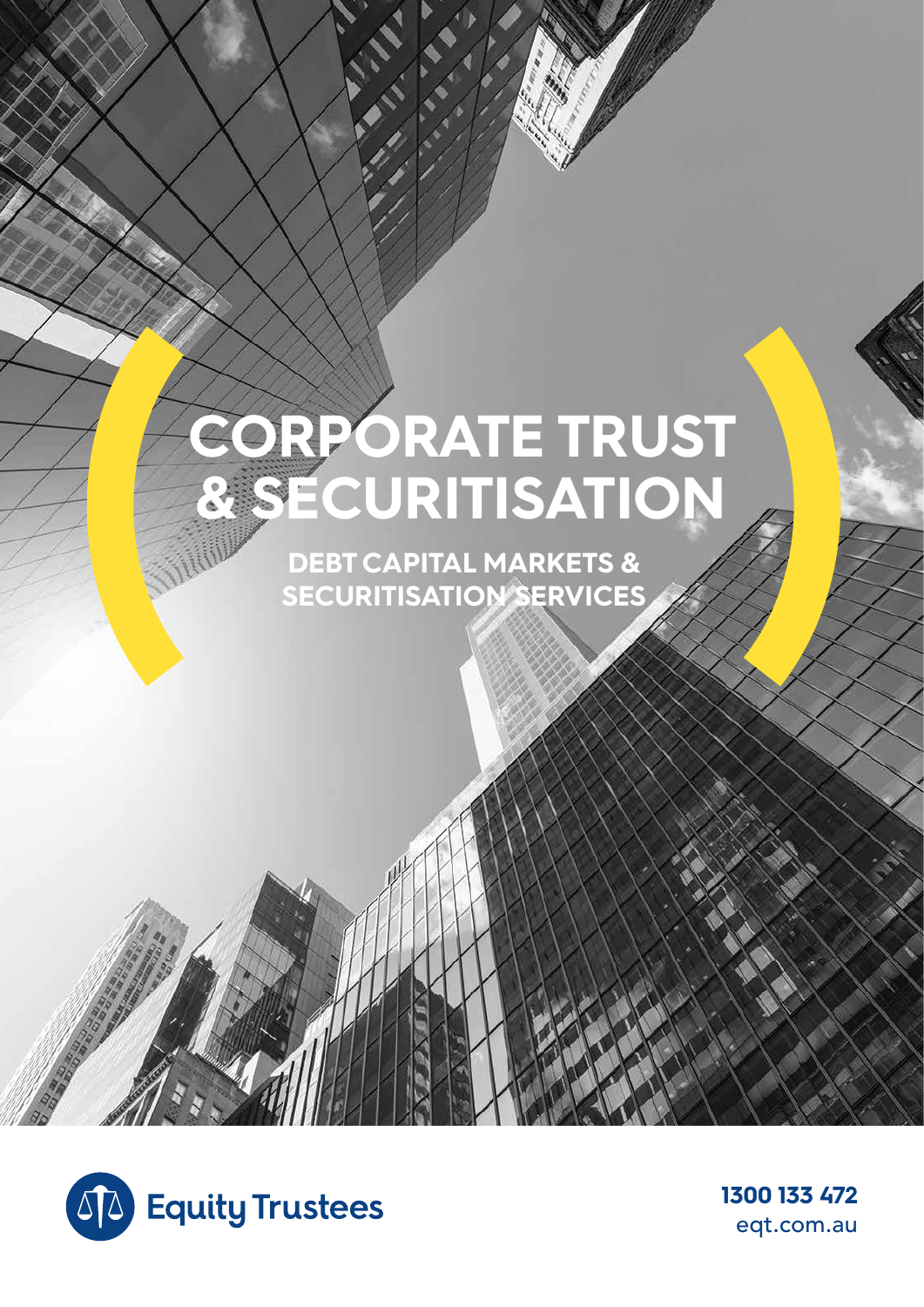## **CORPORATE TRUSTEE SPECIALISTS**

Equity Trustees was established in 1888 for the purpose of providing independent and impartial Trustee and Executor services to help families in Australia protect their wealth.

As Australia's leading specialist trustee since 1888, we offer a diverse range of services to corporate clients, banks, lenders, borrowers as well as individuals and families. The Corporate Trustee Services division is responsible for more than A\$100b of funds under management. Responsible Entity and Corporate Trustee services are provided to more than 100 leading local and international banks, financiers, investment managers and super funds.

We have a market capitalisation of approximately A\$575m with annual revenue in excess of A\$100m and employ more than 250 staff nationally.

## **OUR HISTORY**

Established as the Equity Trustees Executors and Agency Company Limited in 1888, Equity Trustees has grown and thrived to become a national company. Significant acquisitions have included ANZ Trustees (2014) and estates and trusts part of the Bendigo and Adelaide Bank owned Sandhurst Trustees Limited (2017). In the Corporate trustee business, expansion has included the Company's first move overseas with the purchase of 60% of Londonbased Treasury Capital, enabling Equity Trustees to offer fund governance solutions to clients in the UK and Ireland, and the acquisition of the OneVue RE business (completed 2018).

### **SERVICES**

Equity Trustees provides a full range of trustee services for banks, financiers, originators, lenders, borrowers, international investment managers and sponsors.

- Note trustee
- Security trustee/agent
- Facility agent
- Issuing, calculation, paying agent and registrar
- Trustee and custodian for direct property funds
- **Escrow agent**
- Document custodian
- Trust manager
- Issuer trustee and security trustee for securitisation and master trust structures
- Standby servicer
- Settlement Agent.

## **WHY CHOOSE EQUITY TRUSTEES**

Equity Trustees is Australia's leading specialist trustee, with a growing business focused on debt capital markets and securitisation services. With 35 years of specialist experience in Australian and global markets, our key people bring together legal and finance industry expertise in debt capital market transactions, structured/secured lending structures, funds management, administration and compliance for retail and wholesale funds.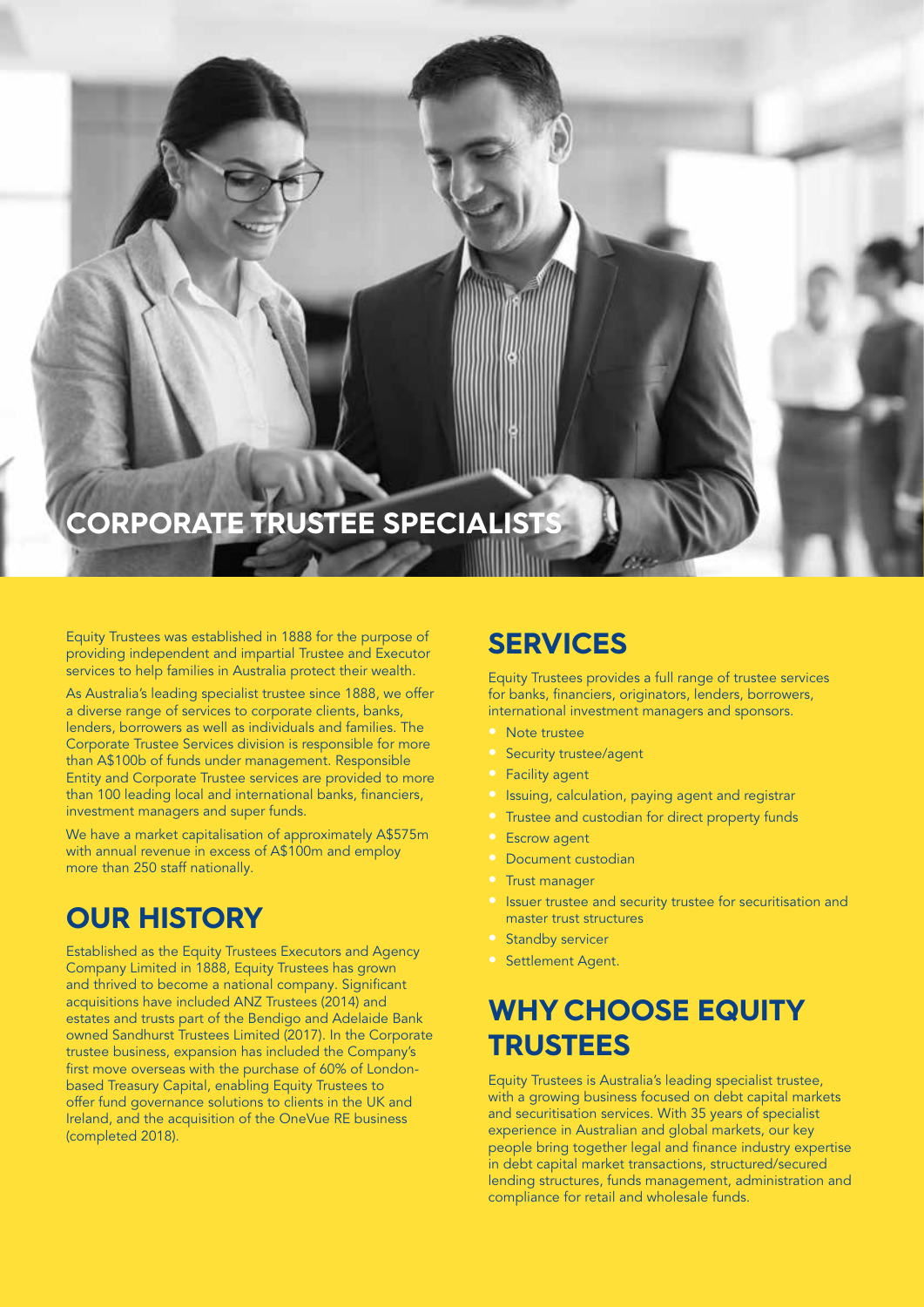## **DEBT CAPITAL MARKETS & SECURITISATION**

An expert, independent trustee and agent in all types of DCM and securitisation transactions provides peace of mind to investors and relieves the issuer of the administrative burden of communicating with investors. Furthermore, if there are events leading to a default, a specialised independent trustee will work through the process to ensure that the investors' best interests are protected and that any enforcement is carried out properly.

- Equity Trustees is an independent specialised fiduciary with more than 130 years' experience as a trustee
- Equity Trustees is not a financier and will not be conflicted when acting as an agent or trustee
- Equity Trustees' DCM & Securitisation team is based in Sydney and has employed professionals with more than 35 years' experience in the industry
- Equity Trustees' parent company (EQT Holdings Limited) is listed on the ASX. The current Chair of the EQT Board is Carol Schwartz AO
- Equity Trustees has a well-resourced, Australia based, efficient back and middle office infrastructure to administer trustee and agency roles.

#### **SERVICES OFFERED**

| <b>ROLE</b>                                            | <b>WHAT DO WE DO</b>                                                                                                                                                                                                                                                                                                                                                                                                                                  | <b>ADVANTAGES OF USING EQUITY TRUSTEES</b>                                                                                                                                                                                                                           |
|--------------------------------------------------------|-------------------------------------------------------------------------------------------------------------------------------------------------------------------------------------------------------------------------------------------------------------------------------------------------------------------------------------------------------------------------------------------------------------------------------------------------------|----------------------------------------------------------------------------------------------------------------------------------------------------------------------------------------------------------------------------------------------------------------------|
| <b>Issuer Trustee</b><br>(securitisation)              | Issues notes to investors and may be lender<br>٠<br>of record.                                                                                                                                                                                                                                                                                                                                                                                        | Established record of acting for Issuers of both<br>wholesale and retail debt products in the market<br>Experienced and specialised trustee in wholesale<br>and retail DCM transactions.                                                                             |
| <b>Trust Manager</b><br>(securitisation)               | Performs day-to-day management of the<br>securitisation trusts and provides customised<br>solutions.                                                                                                                                                                                                                                                                                                                                                  | Cash flows are modelled in secureHUB - a market<br>leading trust management system developed<br>by TAO.                                                                                                                                                              |
| Document Custodian<br>(securitisation)                 | Retains loan documents (such as mortgage<br>$\bullet$<br>packets) on behalf of the sponsor until the<br>loan is discharged.                                                                                                                                                                                                                                                                                                                           | Established document custody facility with<br>in excess of 50,000 wills stored in secure<br>nationwide facilities.                                                                                                                                                   |
| <b>Standby Servicer</b><br>(securitisation)            | Takes over servicing of the loan books on<br>$\bullet$<br>failure of servicer.                                                                                                                                                                                                                                                                                                                                                                        | We partner with leading servicers with specialist<br>expertise in RMBS and other receivables.                                                                                                                                                                        |
| <b>Security Trustee</b>                                | Holds mortgage and/or PPSA security<br>٠<br>(property, shares, lien over bank accounts<br>etc.) for bondholders/investors and enforces<br>if there is a default.                                                                                                                                                                                                                                                                                      | Potential events of default are properly<br>investigated and remedial action promptly taken<br>If an event of default occurs we take care of<br>enforcing security for all creditors without conflict<br>Expert handling of any concerns or queries by<br>investors. |
| Note or Bond<br><b>Trustee</b>                         | Ensures that Issuers meet their obligations in<br>repaying principal and interest to investors.                                                                                                                                                                                                                                                                                                                                                       | One point of contact for communications<br>between Issuer and investors<br>Peace of mind for investors that a trustee is<br>appointed, allowing the Issuer to focus on<br>commercial matters.                                                                        |
| Issuing, calculation,<br>paying agent and<br>registrar | Arranges for notes to be made eligible in<br>٠<br>Austraclear<br>Issues notes and ensures smooth settlement<br>$\bullet$<br>with the lead managers for onward<br>placement to the investors<br>Maintains the register of investors<br>Calculates interest on floating rate notes and<br>٠<br>makes interest and principal repayments to<br>investors<br>Communicates with investors and acts<br>as a conduit between the Issuer and the<br>investors. | Assurance that calculations performed correctly<br>Timely payment of interest and principal<br>Interfaces with Austraclear and investors on<br>issuer's behalf.                                                                                                      |
| Settlement Agent                                       | Sets up and executes trade instructions to<br>deliver notes and receive subscription funds<br>from investors in Austraclear.<br>Pays subscription proceeds to the Issuer on<br>the settlement date.                                                                                                                                                                                                                                                   | Full participant membership at Austraclear<br>enabling a smooth settlement process for all<br>investors<br>Industry recognised expert staff handling the<br>process                                                                                                  |
|                                                        |                                                                                                                                                                                                                                                                                                                                                                                                                                                       |                                                                                                                                                                                                                                                                      |